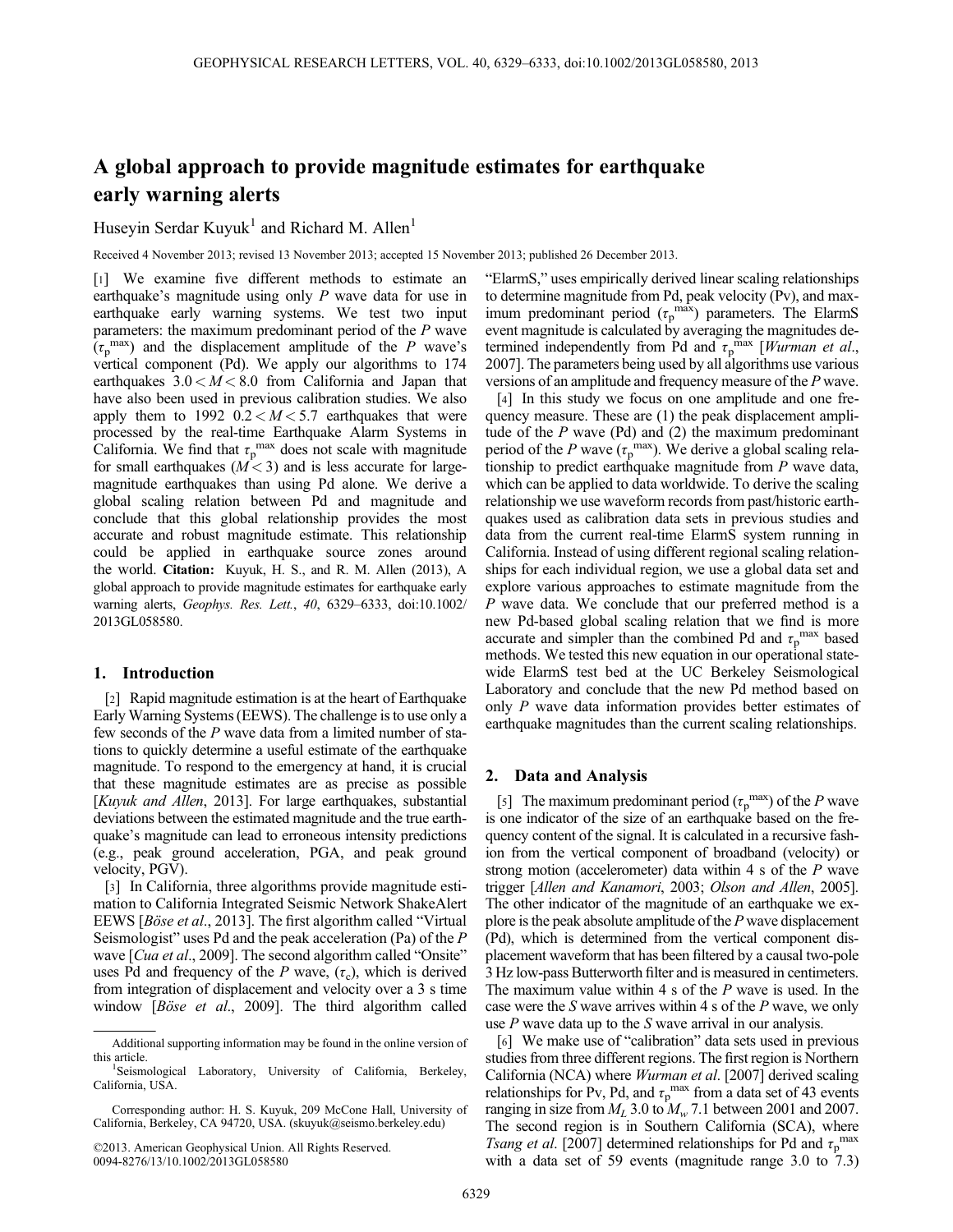|            | Number of Events | Number of Records $\tau_p^{\text{max}}$ , Pd, Pv | Magnitude     | Scaling Relationship                                           | Source                       |
|------------|------------------|--------------------------------------------------|---------------|----------------------------------------------------------------|------------------------------|
|            |                  | <b>Past Studies</b>                              |               |                                                                |                              |
| <b>NCA</b> | 42               | 186, 161, 135                                    | $3.0 - 7.1$   | $\tau_{\rm p}^{\rm max}$ , Pd, Pv                              | Wurman et al. [2007]         |
| <b>SCA</b> | 59               | $1762, 1931 \sim$                                | $3.0 - 7.3$   |                                                                | <i>Tsang et al.</i> [2007]   |
| Japan      | 84               | 2552, 2469, $\sim$                               | $4.0 - 8.0$   | $\tau_{\rm p}^{\rm max}$ , Pd<br>$\tau_{\rm p}^{\rm max}$ , Pd | <i>Brown et al.</i> $[2011]$ |
|            |                  | This Study                                       |               |                                                                |                              |
| <b>NCA</b> | 32               | 172                                              | $3.0 - 7.1$   |                                                                |                              |
| <b>SCA</b> | 58               | 1702                                             | $3.0 - 7.3$   |                                                                |                              |
| Japan      | 84               | 1874                                             | $4.0 - 8.0$   |                                                                |                              |
| Real Time  | 1992             | 12519                                            | $0.17 - 5.69$ |                                                                |                              |
| Combined   | 2066             | 16267                                            | $0.17 - 8.0$  |                                                                |                              |

Table 1. Data Sets Used in Studies of Earthquake Early Warning Systems (EEW) for Past Studies and This Study

between 1992 and 2003. The third region is in Japan (JAP) and includes 84 earthquakes  $4.0 < M < 8.0$  that occurred between September 1996 and June 2008 [*Brown et al.*, 2011]. Of these earthquakes, 43 events are equal to or exceeded magnitude 6.0.

[7] In this study we exclude data when (1) an earthquake was recorded by less than three stations, (2) a station does not have both Pd and  $\tau_{p}^{max}$  observations, and (3) stations that have epicentral distances greater than 250 km. In total, our combined data set includes 174 events  $(0.2 \le M \le 8.0)$  and 3748 records (Table 1).

[8] We also apply our method to 1992 earthquakes from 1 May 2012 to 10 June 2013. These events were detected by the ElarmS EEWS [Kuyuk et al., 2013] and are confirmed earthquakes based on a match with the Advanced National Seismic System composite earthquake catalog within  $\pm 3$  s of the origin time and  $\pm 20$  km in epicentral distance. The magnitudes range from 0.2 to 5.7. The three calibration data sets described above are typical of those used to develop EEWS magnitude scaling relationships, i.e., all  $M > 3.0$ . This additional real-time data set provides a "real world" view of the events that any EEWS must handle, i.e., very small earthquakes in addition to the larger magnitudes that the warning system is designed for.

[9] The relationship between magnitude and epicentral distance of all the observations used in this study are shown in Figure S1, which is included in the supporting information. All Pd and  $\tau_p^{\text{max}}$  observations are shown in

Figure 1, which immediately reveals a problem with the  $\tau_p^{\text{max}}$ parameter in that it does not scale with magnitude for  $M < 3$  earthquakes.

## 3. Testing P Wave Scaling With Magnitude

[10] We test and compare five different methods to compute an earthquake's magnitude from P wave data information (Table 2).

## 3.1. Method 1: Average of  $\tau_{\rm p}^{\rm max}$  and Pd Magnitude Estimates

[11] The method takes the average magnitude from the two magnitudes estimated separately using the  $\tau_p^{\text{max}}$  and Pd regional scaling relationships. This approach was adopted for the initial version of ElarmS [Wurman et al., 2007]. This combined approach showed superior performance results at both ends of the magnitude  $(3 < M < 7.1)$  scale in northern California. Wurman et al. tested various weighting schemes that change linearly with earthquake magnitude, but their results showed that the simple average appears to be as good as any weighted average. However, when we include additional data from SCA, JAP, and real-time events detected across California by ElarmS, the simple linear weighting scheme is not appropriate for small earthquakes  $(M<sub>3</sub>)$ . When applying this linear weighting scheme to small events, we found the mean magnitude was overestimated by



Figure 1. Scaling relationships between catalog magnitude and (a)  $\tau_p^{\text{max}}$  and (b) Pd<sub>c</sub>. Light gray dots are individual station observations for all events in study. Green squares and red and blue triangles are average values for individual earthquakes from the historic/calibration data sets from Japan (JAP), Southern California (SCA), and Northern California (NCA), respectively. Black crosses are average values for earthquakes recorded in real-time by ElarmS across California. In Figure 1a the best fit lines to the regional data sets are shown with colored lines, and the black line is the best linear fit to all the data excluding the real-time-detected earthquakes (equation shown). In Figure 1b the black line (equation shown) is the least squares multiregression fit to the entire data set and represents our preferred global scaling relationship.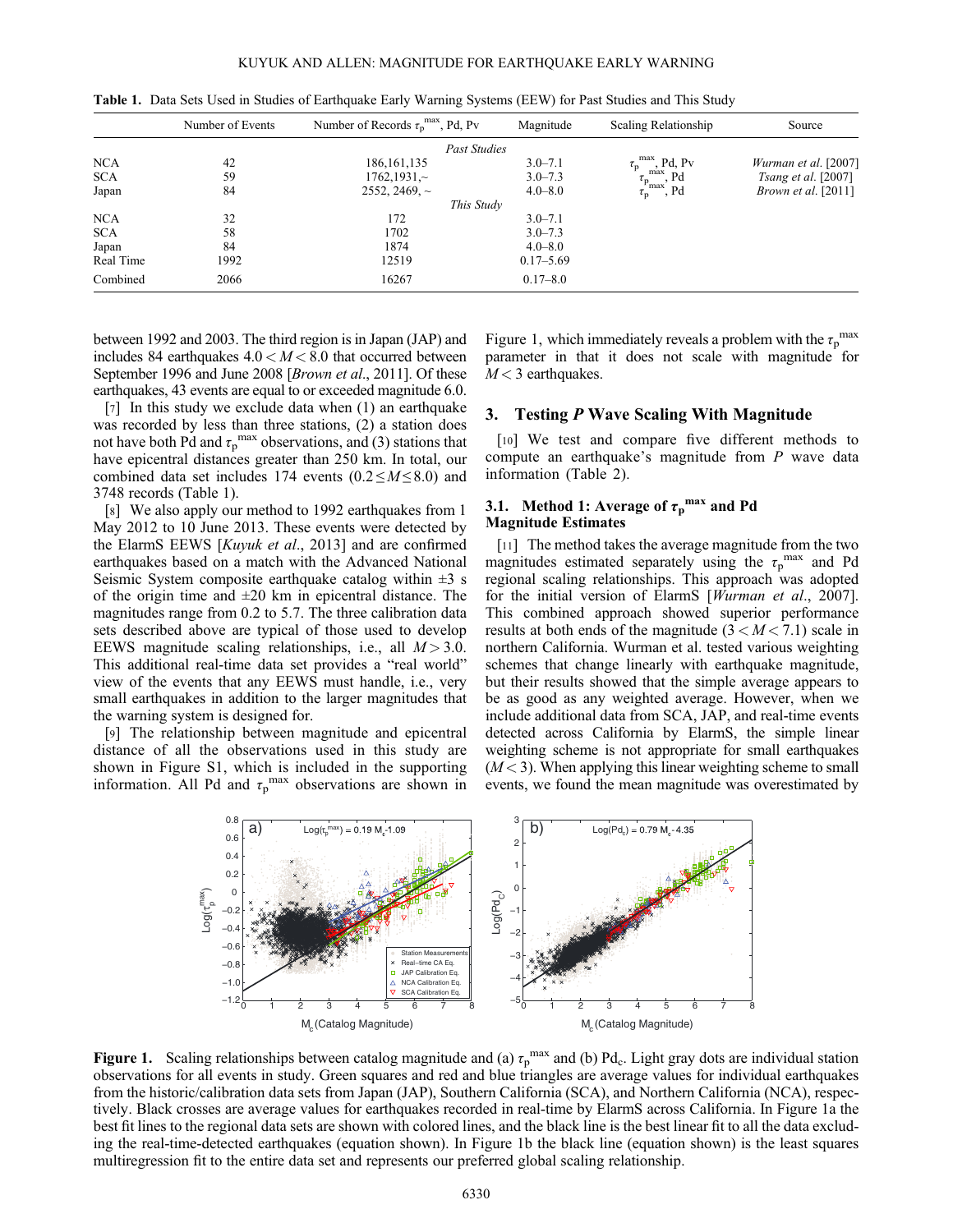|       | Mean( $\tau_{\rm n}^{\rm max}$ , Pd) | Multiregression Equation (1) | Regional $\tau_{\rm n}^{\rm max}$ | Regional Pd      | Global Pd (This Study, Equation (2)) |
|-------|--------------------------------------|------------------------------|-----------------------------------|------------------|--------------------------------------|
| All   | $-0.45 \pm 0.76$                     | $-0.23 \pm 0.40$             | $-0.87 \pm 1.41$                  | $-0.02 \pm 0.32$ | $-0.01 \pm 0.31$                     |
| M<3   | $-0.57 \pm 0.81$                     | $-0.29 \pm 0.42$             | $-1.10 \pm 1.51$                  | $-0.03 \pm 0.31$ | $-0.03 \pm 0.31$                     |
| M > 3 | $0.09 \pm 0.46$                      | $0.03 \pm 0.30$              | $0.15 \pm 0.77$                   | $0.02 \pm 0.35$  | $0.06 \pm 0.34$                      |
| M > 5 | $-0.02 \pm 0.43$                     | $0.05 \pm 0.41$              | $-0.01 \pm 0.60$                  | $-0.02 \pm 0.45$ | $-0.02 \pm 0.43$                     |

Table 2. Comparison of Five Different Methods to Estimate Earthquake Magnitude From Only P wave Data<sup>a</sup>

<sup>a</sup>Table values are the mean error, which is the catalog minus the estimated magnitude (residual). Also listed are the standard deviations in the error.

0.57 magnitude units, and for all earthquakes in the data set the average overestimation is 0.45 magnitude units.

#### 3.2. Method 2: Multiregression Analysis

[12] We next test a multiregression approach that considers both  $\tau_p^{\text{max}}$  and Pd at the same time. The idea behind this approach is to estimate magnitude with one equation rather than averaging the magnitude estimates produced separately from  $\tau_p^{\text{max}}$  and Pd. The regression equation is

$$
M = 4.76 + 0.431 \log \left( \tau_p^{\text{max}} \right) + 1.47 \log(E) + 0.99 \log(\text{Pd}) \quad (1)
$$

where  $E$  is epicentral distance (km). This method is preferred over Method 1 because the magnitude overestimation is reduced to 0.23 and the standard deviations are reduced to 0.40 for all events (Table 2, column 2).

# 3.3. Method 3: Regional Scaling Relationships for  $\tau_{\rm p}^{\rm \; max}$ (only) Versus M

[13] For our three target study regions (NCA, SCA, and JAP) there are three slightly different scaling relationships between  $\tau_p^{\text{max}}$  and M (colored lines on Figure 1a). We use these regional scaling relations in an effort to obtain the most accurate magnitude estimates from  $\tau_p^{\text{max}}$  alone to compare with the other approaches. These scalings provide poorer results with a mean error of 0.87 and a standard deviation of 1.41 (Table 2). We also determined a single global regression relation for  $\tau_p^{\text{max}}$  versus M (black line and equation on Figure 1a), but it does a very poor job giving a mean magnitude error of 1.44 and standard deviation of 0.87.

### 3.4. Method 4: Regional Pd or Pv versus M Scaling

[14] There are a total of five regional amplitude (Pd or Pv) versus M relations for our three study regions. Each region has a Pd versus M relation. In addition, there are two Pv versus M relations for different types of accelerometers in northern California [*Wurman et al.*, 2007]. Again, we use these relations to measure the accuracy of Pd/Pv-only approach when compared to the other methods described. In this work we find that these methods that use only amplitude as input (i.e., not  $\tau_{\rm p}^{\rm max}$ ) produce results with a minimal average error in the magnitude of 0.02 and a standard deviation of 0.32.

### 3.5. Method 5: Global Pd Versus M Scaling

[15] Our work shows that Pd correlates with magnitude even for smaller earthquakes (Table 1; Figure 1b). Here we propose using a global Pd-Magnitude scaling relationship derived using a linear best fit to the combined data sets (i.e., calibration data sets from three regions and real-time data from California). The best fit regression relation for the global data set is

$$
M_{\rm GPd} = 1.23 \log(\text{Pd}) + 1.38 \log(E) + 5.39 \tag{2}
$$

where  $E$  is the epicentral distance in kilometers and Pd is in centimeters. Using this relation, we can also correct Pd observations for epicentral distance in order to plot the corrected Pd, Pd<sub>c</sub>, versus catalog magnitude  $M_C$  and find the best fit relation (Figure 1b)

$$
log(Pd_C) = 0.79M_C - 4.35
$$
 (3)

[16] It has the smallest average magnitude error  $(0.01)$  and also the smallest standard deviation (0.31) in the magnitude errors. This new scaling relationship has a 0.95 correlation coefficient  $(R)$ . Estimating R individually by region, the correlation drops to 0.93, 0.93, 0.94, and 0.89 for the JAP, NCA, SCA, and real-time California regions, respectively.

#### 3.6. Summary of Methods Tested

[17] We find that  $\tau_p^{\text{max}}$  methods (Table 2, columns 1, 2, and 3) tend to overestimate earthquake magnitudes. For small-magnitude ( $M < 3$ ) events, the regional  $\tau_p^{\text{max}}$  scaling overestimates earthquake magnitude by 1.1 unit with  $a \pm 1.5$ standard deviation. For larger events, multiregression gives slightly underestimated magnitudes and small standard deviations. However, the smallest RMS error is acquired when using global scaling Method 5 that uses only Pd as input. The errors and standard deviations for all the methods also have a dependency on magnitude (Figure 2). The average error and standard deviation for each method in each 0.5 magnitude bin is shown. The Pd-based scaling relationships (Figures 2b, 2d, and 2e) have minimum dependency on magnitude, i.e., they do a reasonable job for both large and small earthquakes. The  $\tau_{\rm p}^{\rm max}$ approach (Method 3) has a mean residual close to zero for  $M > 3$  events (the reason it was adopted for early warning in the first place) but has mean residual of 1.10 for  $M < 3$  (causing an overestimation of magnitude) and has standard deviation twice as large as the Pd-based methods (Figure 2c).

### 4. Discussion

[18] A study of data from a deep South African mine by Lewis and Ben-Zion [2008] is one of the few studies that previously investigated  $\tau_p^{\text{max}}$  scaling for small-magnitude earthquakes  $(0 < M < 4)$ . They do show that  $\tau_p^{\max}$  scales with magnitude, but the measurement is made is at higherfrequency band than used here. The reason that the  $\tau_{p}^{\text{max}}$  observations we make here for  $M < 3$  earthquakes do not scale with magnitude is due to our choice of real-time filtering. Our 3 Hz low-pass filter removes higher frequencies that are more prevalent for smaller earthquakes; thus, the  $\tau_p^{\text{max}}$  value is not as small as it should be. In the Wurman et al. [2007] study they selected the 3 Hz low-pass frequency filter scheme to optimize the magnitude estimates for earthquakes with  $M > 3$ . This filter therefore works appropriately for the larger earthquakes, but it causes an overestimation of earthquake magnitude for the smaller earthquakes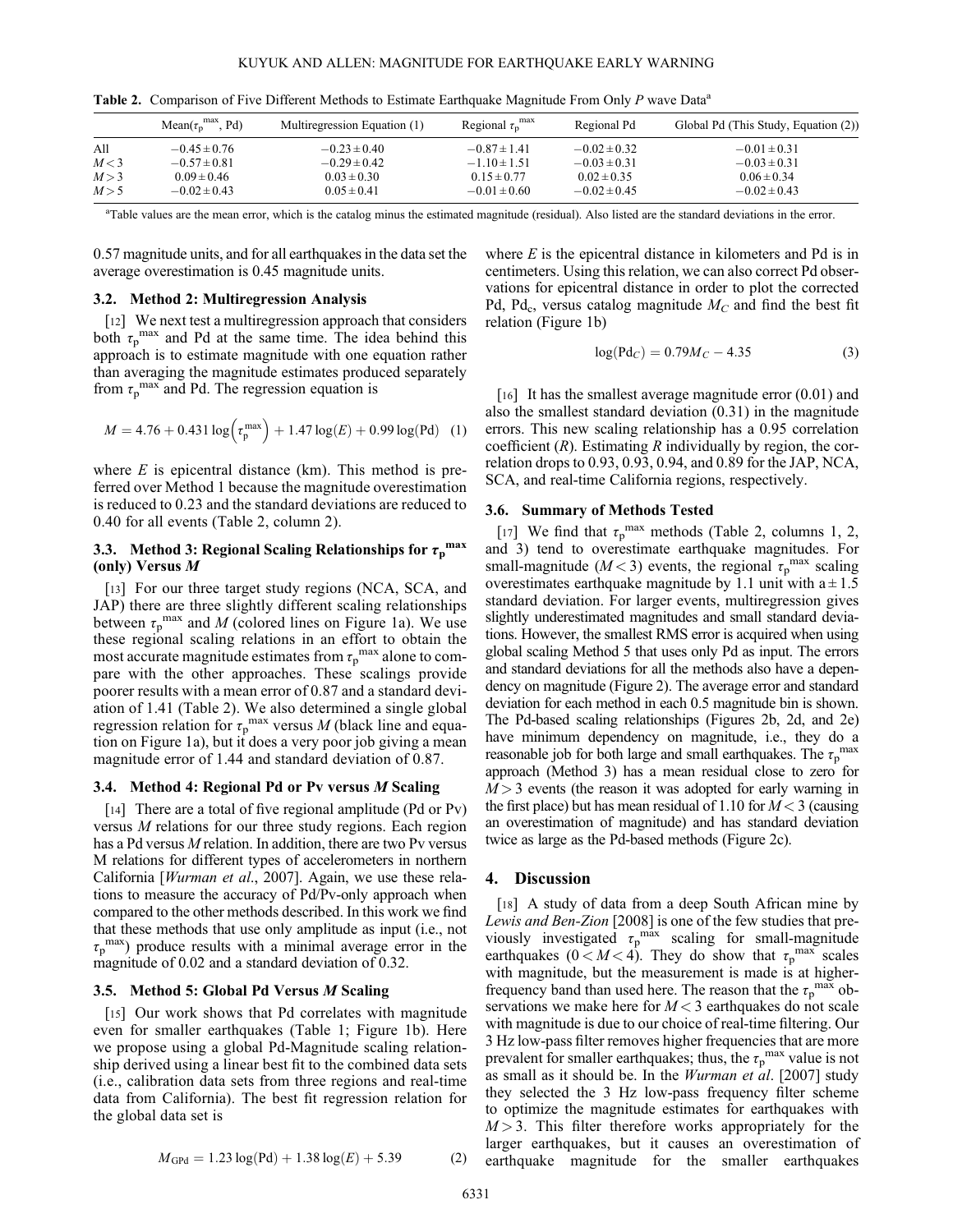

Figure 2. Dependency of errors in estimated magnitude as a function of the catalog magnitude. Residuals are calculated by subtracting estimated magnitude from catalog magnitude  $(M<sub>c</sub>)$ . Only the event averages are shown. Light gray dots are earthquakes recorded in real time by ElarmS across California. Green, red, and blue dots are residuals of earthquakes from Japan (JAP), Southern California (SCA), and Northern California (NCA), respectively. Black circles and error bars show the average magnitude error and standard deviation of data within 0.5 magnitude bins. (a) Magnitudes estimated separately from  $\tau_p^{\text{max}}$  and Pd ( $M_{\text{mean}}$ ) and these two values are averaged to obtain a final magnitude estimate. (b) Magnitudes estimated using a multiregression analysis that uses  $\tau_p^{\text{max}}$  and Pd (equation (1)). (c) Magnitude estimated using  $\tau_p^{\text{max}}$  regional scaling relationships. (d) Magnitude estimated using Pd/v regional scaling relationships. (e) Magnitude estimated using our preferred global Pd scaling relation (equation (2)).

( $M$ <3). The conclusion is therefore that  $\tau_p^{\text{max}}$  can be used to indicate the magnitude of an earthquake, but the magnitude sensitivity range is dependent on the band-pass filter initially applied. A multistage approach could therefore be developed where  $\tau_p^{\text{max}}$  is measured at different frequencies to determine the magnitude estimate.

[19] In light of the simplicity of the single global Pd scaling relation that we have observed here (Figure 1b) and the fact that it provides better magnitude estimates than  $\tau_p^{\text{max}}$  anyway, we recommend simply using Pd scaling. The fact that the single relation also does better than the individual regional efforts also suggests that this relation can be applied to other earthquake source zones around the world. The downside of using Pd is that Pd is sensitive to epicentral distance while  $\tau_p^{\text{max}}$  is not. When a seismic network is being used in the source region, good location estimates are available with a few triggers. ElarmS does not issue an alert until four P waves have been detected so this is not a concern

provided that the event is within the seismic network and the triggers are accurate. In addition to providing good locations, requiring four triggers also reduces false alarms.

[20] The magnitude estimates based on Pd observations alone (Method 5) do indicate a saturation effect at  $M \sim 7$ . This causes an underestimation of magnitude for events larger than M7. We suggest there might be two reasons for this problem. Limited data for some of these large events is one problem (Figure 3). This includes (1) having only a few records, (2) only having data from larger epicentral distances, and (3) not having a very good azimuthal coverage. For the Tokachi-oki offshore earthquake  $(M=8)$  the six closest stations are relatively far away at 231–280 km (Figure 3). Similarly, in California for the Gorda Plate  $(M=7.1)$  earthquake, the source-to-station distance range is 163–193 km. Likewise, the azimuthal coverage for both events is small. For both events, the large station distances and limited azimuthal coverage is because they were offshore, and the magnitudes are significantly underestimated (Figure 3). In our compiled data set, the smaller earthquakes  $(6.5 < M < 7.0)$  do not have these near-field and azimuthal recording deficiencies.

[21] The other explanation for the saturation (Figure 3) is related to the fundamental physics of earthquake rupture. We are only using 4 s of data, which is similar to the expected duration of an M7 rupture. Also, the amplitude of ground motion in the near field is expected to saturate for largemagnitude events. For these reasons it is important to develop additional methodologies to better characterize large-magnitude events  $(M > 7)$ . Such development is underway using both seismic and geodetic methods. One approach is to expand the length of the P wave window used [Colombelli et al., 2012]. The "FinDer" algorithm estimates the finite extent of rupture using seismic observations [Böse et al., 2012]. Emerging approaches using GPS-based earthquake early warning systems will also compliment seismic methods [Allen and Ziv, 2011; Colombelli et al., 2013].



Figure 3. Magnitude errors versus epicentral distance for the largest earthquakes in our data set  $(M > 7.0)$  where Mestimated is computed using our preferred global Pd relation (equation (2)). Earthquakes that lack near-field recordings, such as the offshore Gorda Plate and Tokachi-oki events, tend to underestimate magnitude. Earthquake recorded over limited distance ranges (e.g., Landers and Hector Mine) have larger errors than earthquake recorded at wider distance ranges (e.g., Big Bear; JAP  $M=7.1$ ., 26 September 2003; and JAP  $M = 7.1$ , 29 November 2004).